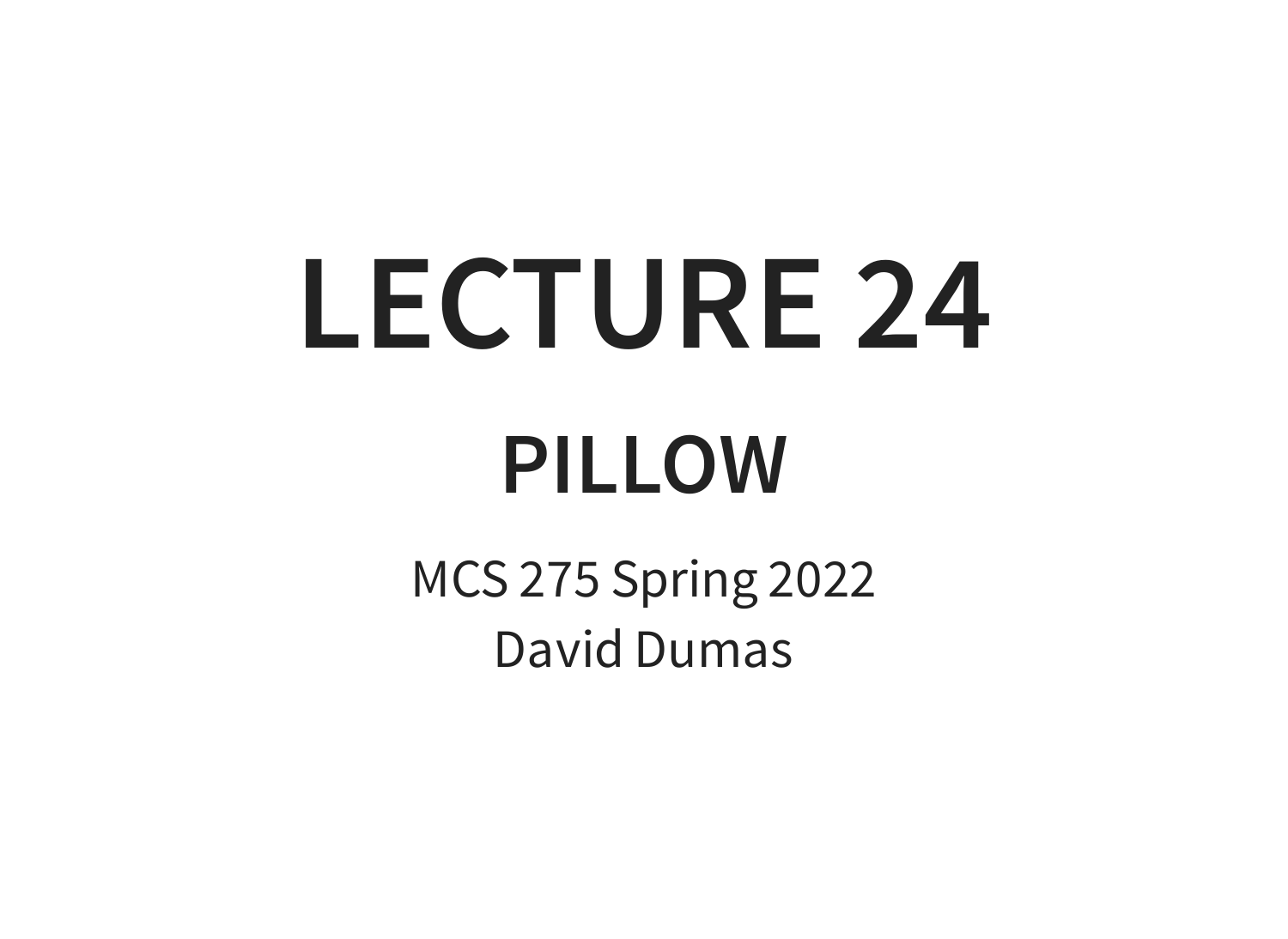#### **LECTURE 24: PILLOW**

Course bulletins:

- Worksheet 9 posted.
- Read the Project 3 [description](https://www.dumas.io/teaching/2022/spring/mcs275/nbview/projects/project3.html).
- Project 3 due 6pm on Friday March 18.
- We'll discuss Project 3 a bit today.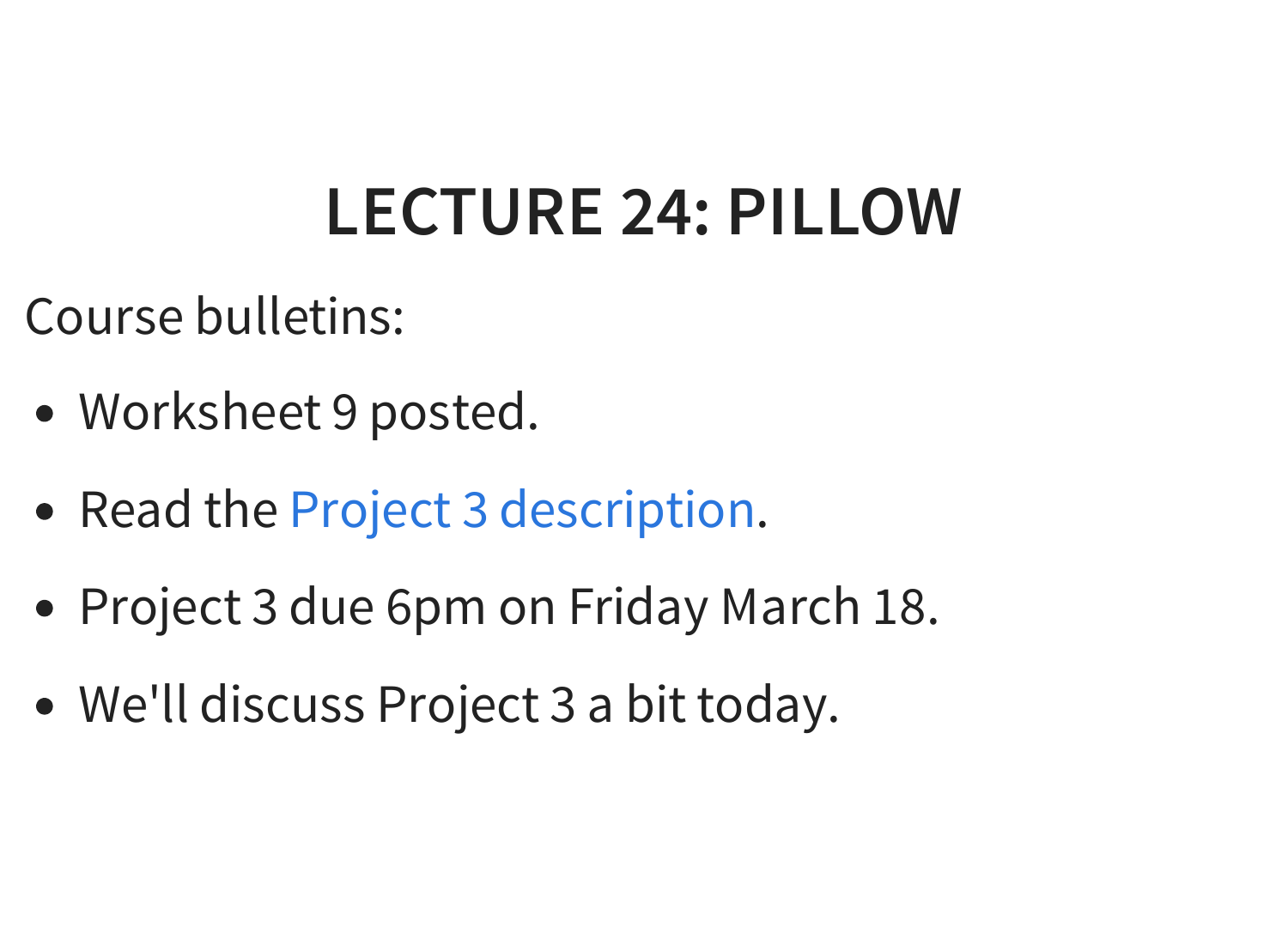## **INSTALL PILLOW**

#### It is a package you can install with pip.

python3 -m pip install pillow

Or check the official install [instructions](https://pillow.readthedocs.io/en/stable/installation.html).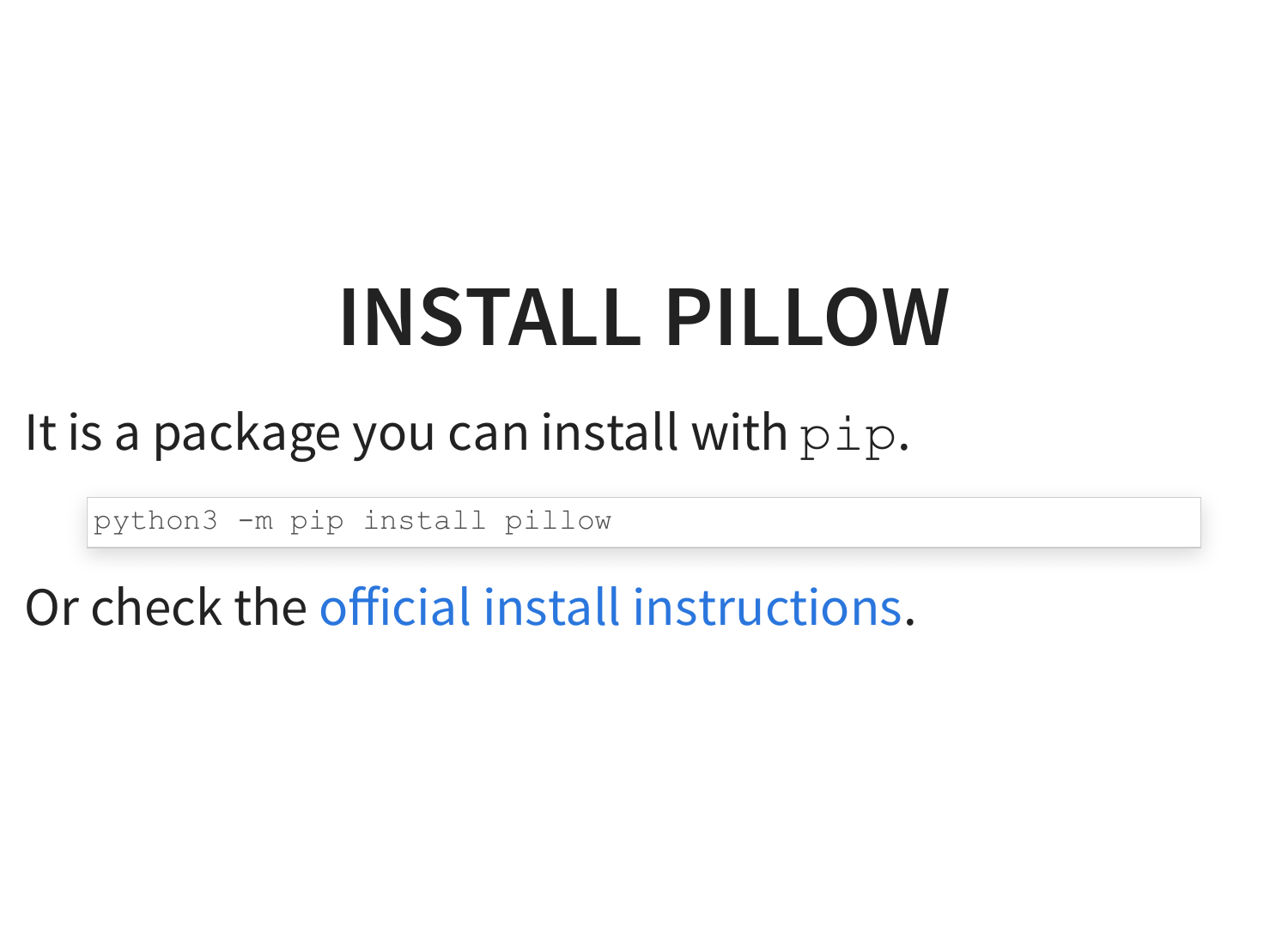### **PILLOW AND PIL**

Pillow provides a module called PIL.

The name difference is for historical reasons.

Pillow replaces a module named PIL that was created for Python 2, and which hasn't been updated since 2011.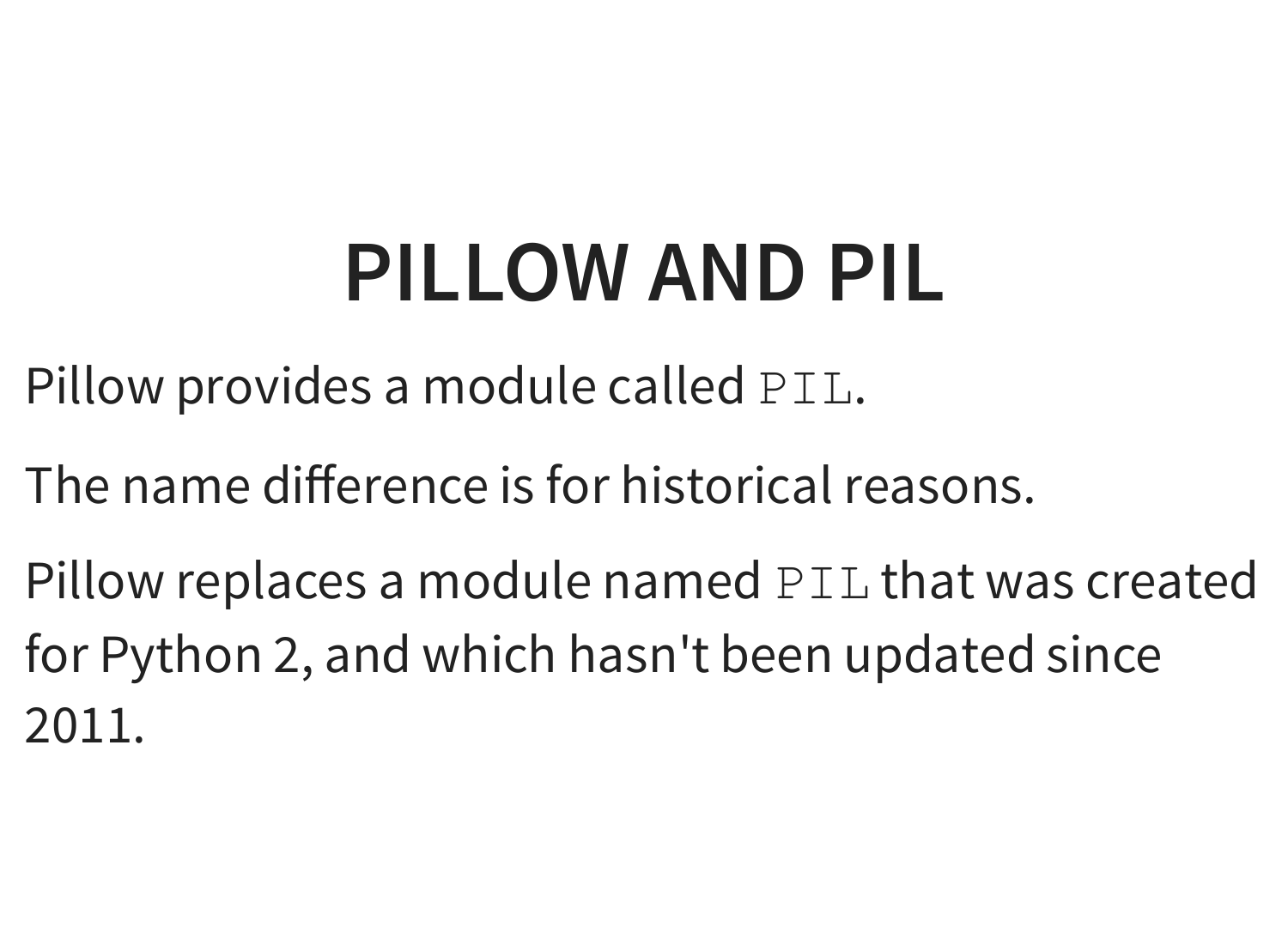#### **IMAGES**

There are two basic types of image files you will encounter: **vector images** and **bitmap images**.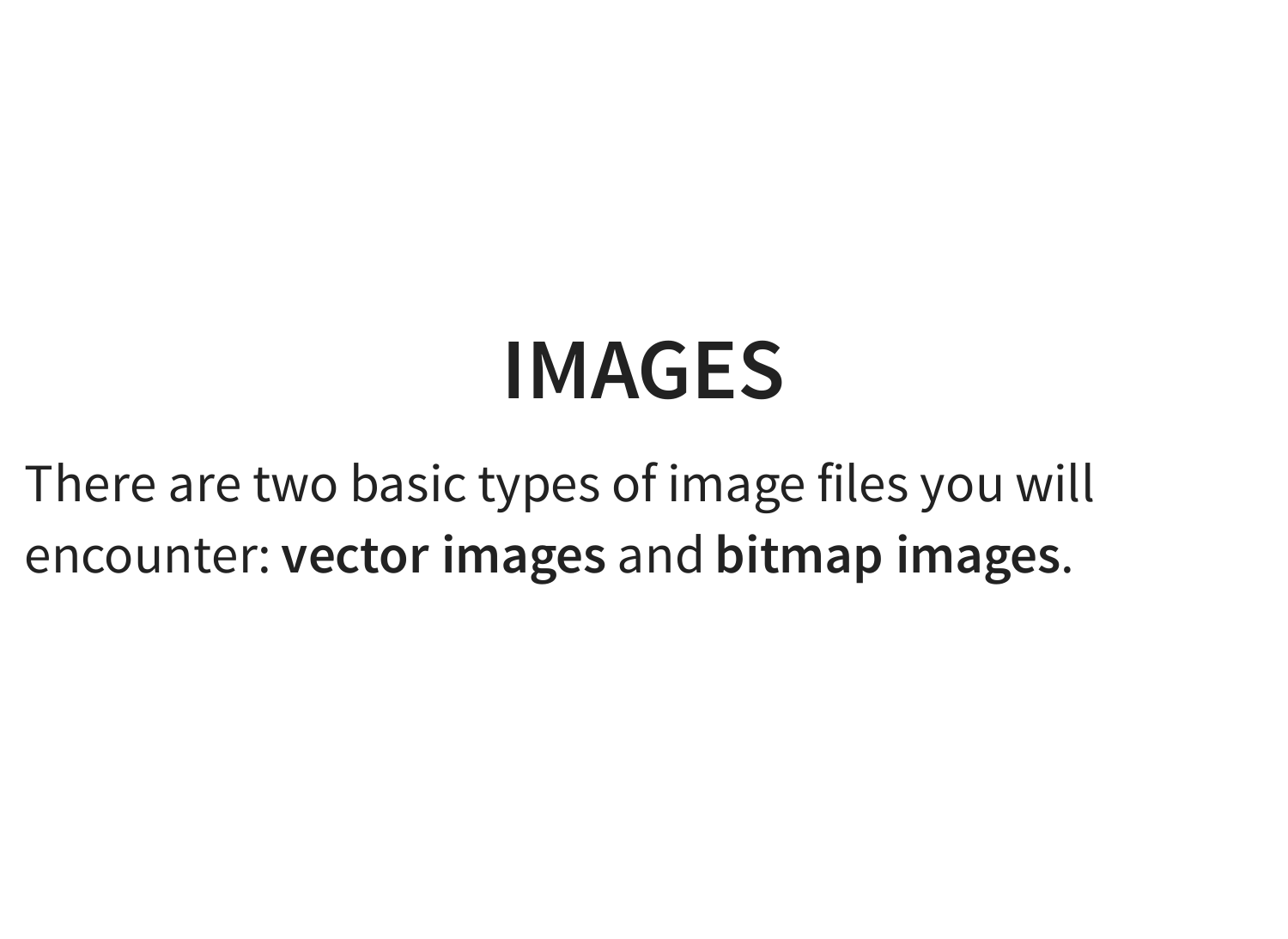## **VECTOR IMAGES**

Store instructions about what to draw (a circle here, a line there, etc.); can be viewed at any size without loss of sharpness.

- e.g. PDF, SVG, PS, EPS, DXF
- Also TTF, OTF, WOFF fonts
- Good for drawings, diagrams, text

Displaying a vector image is a complicated operation! (PS, PDF are full programming languages.)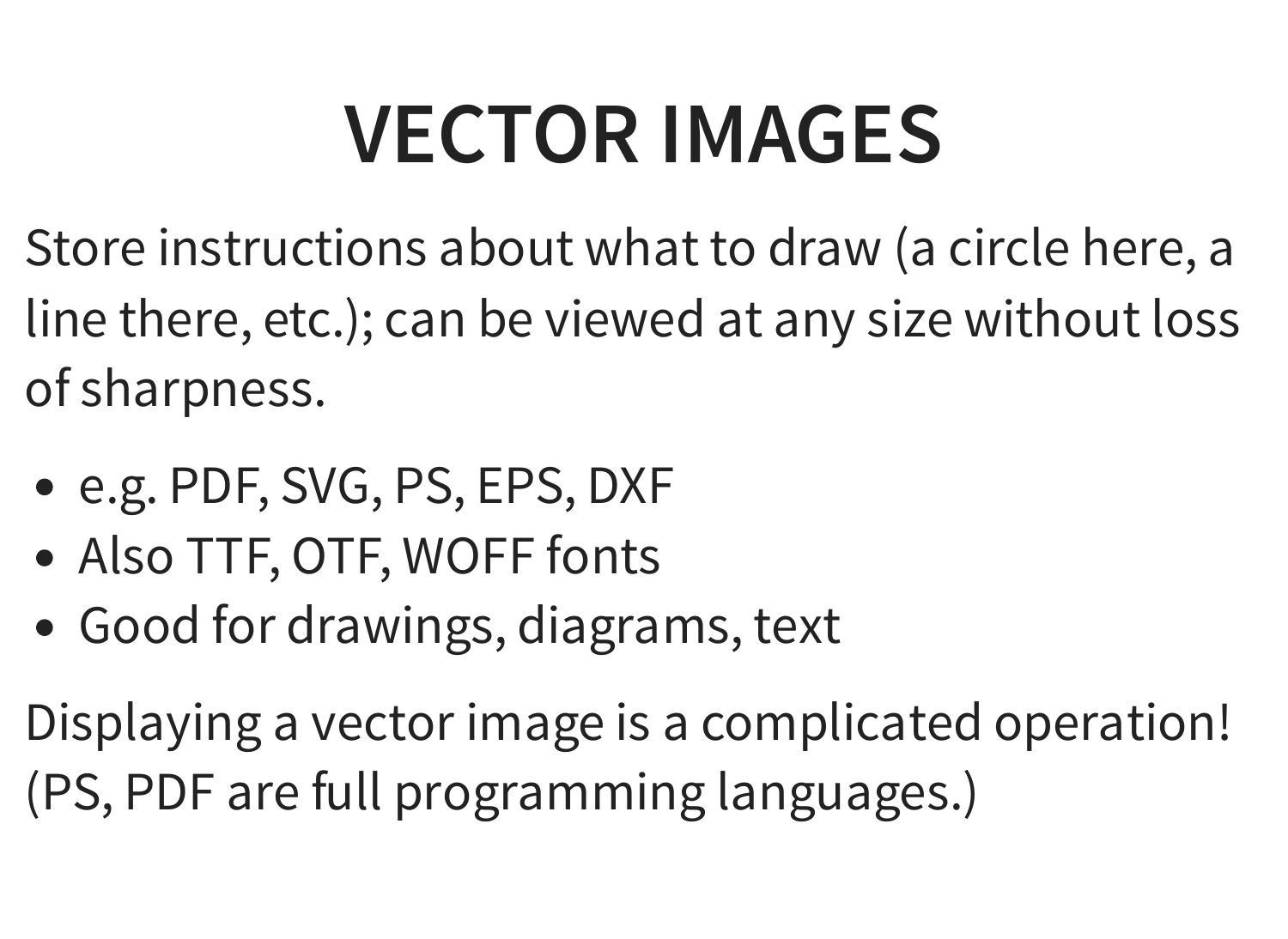### **BITMAP IMAGES**

A rectangular grid of colors, meant to be displayed with each color corresponding to one pixel on the display device; becomes blurry or blocky if you zoom in.

- e.g. PNG, JPEG, GIF, BMP, TIFF
- Good for photos, screenshots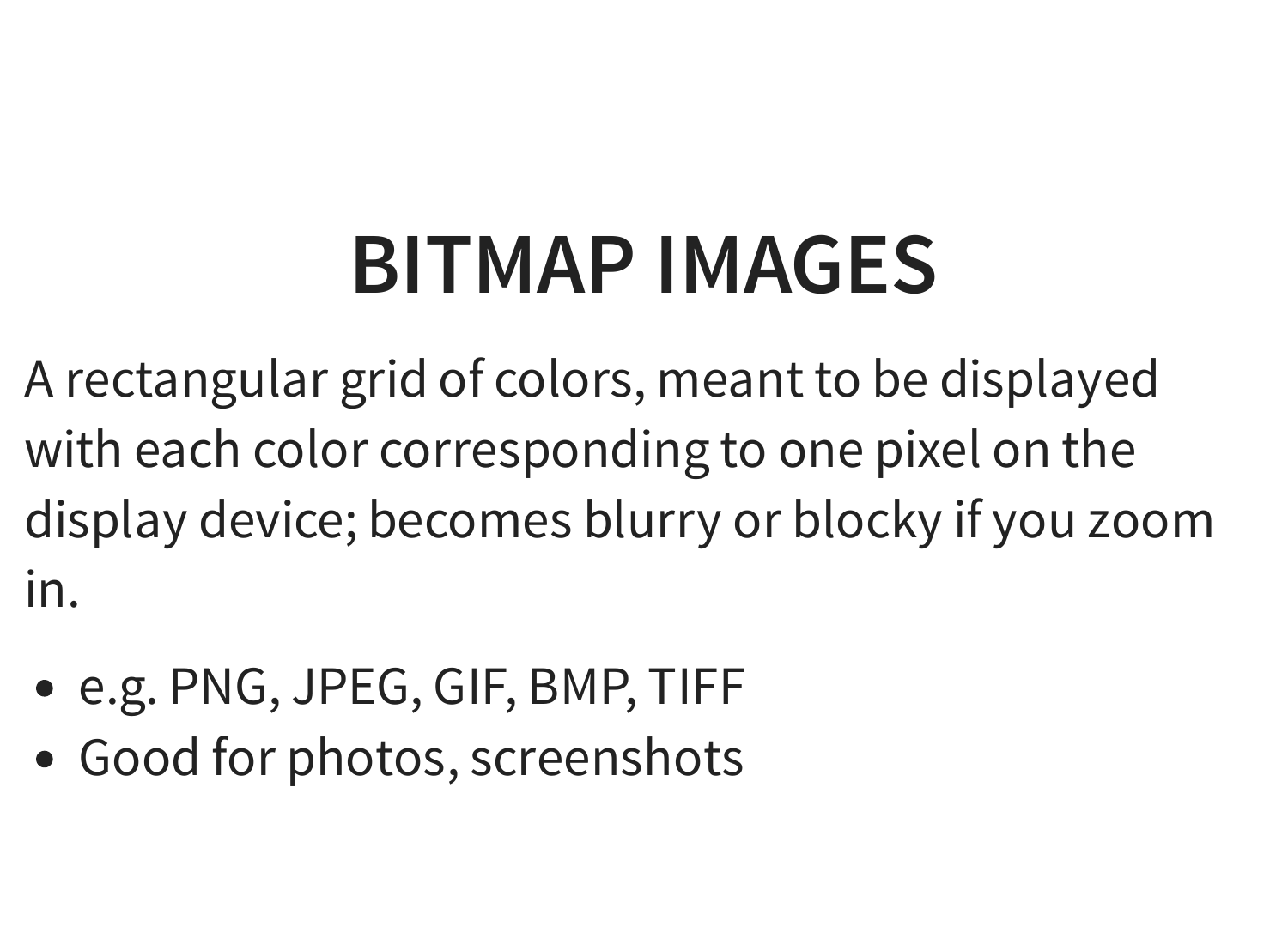# **JPEG (ASIDE)**

JPEG is for photos. That's what the P stands for.

JPEG compresses the image data, discarding some of it. Images with sharp edges will look bad as a result.

Use PNG for anything other than photos, unless it is essential to have a small file size.

JPEG is an amazing application of the Fourier transform, and I think everyone should learn a bit about it. I used all the self-control I could muster to say no more about it here.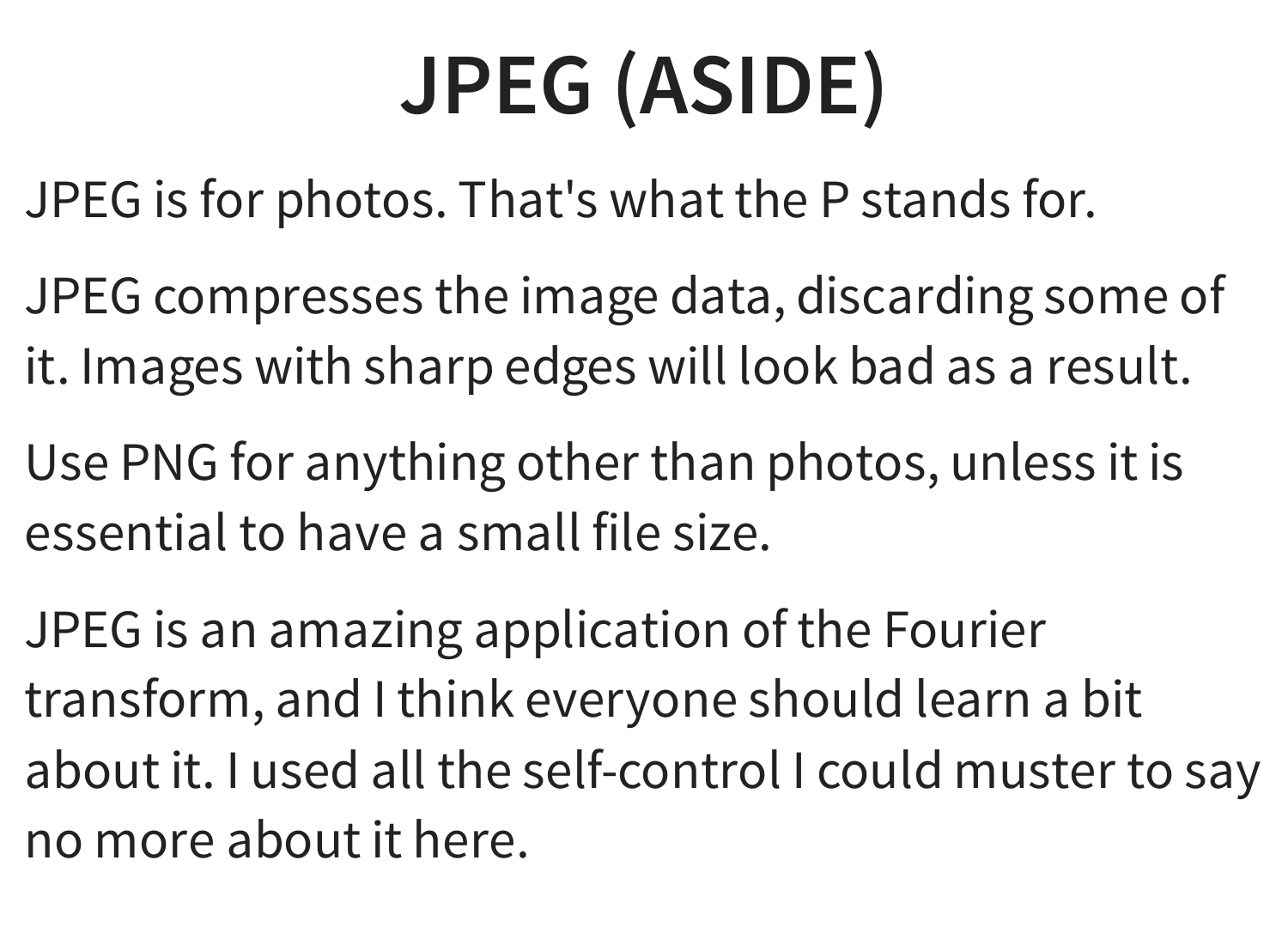#### **PILLOW IS FOR BITMAPS**

- Pillow is for working with bitmap images. It can read and write PNG, JPEG, GIF, BMP, TIFF, and more.
- It is useful for format conversion, low-level image operations (e.g. make this pixel red), and provides some high-level operations too (e.g. blur, sharpen, convert to grayscale, ...).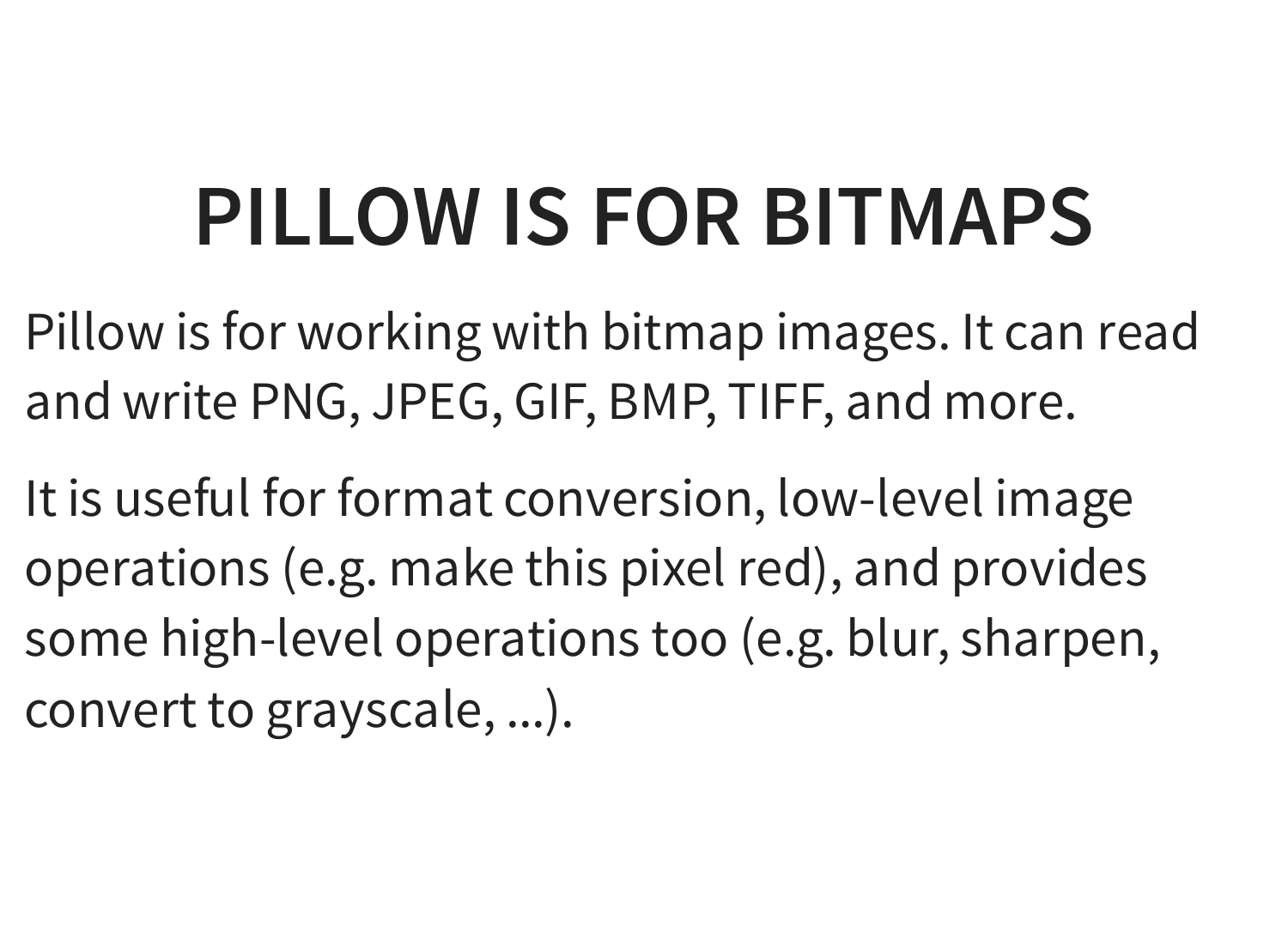# **LOAD, SAVE, CREATE**

#### PIL. Image is a class that represents bitmap images.

```
from PIL import Image
img = Image.open("adorable_kitten.png") # load
img.save("discord avatar.jpg") # save
# new color image, 1920x1080 resolution, all white
img = Image.new ("RGB", (1920, 1080), color=(255, 255, 255))
```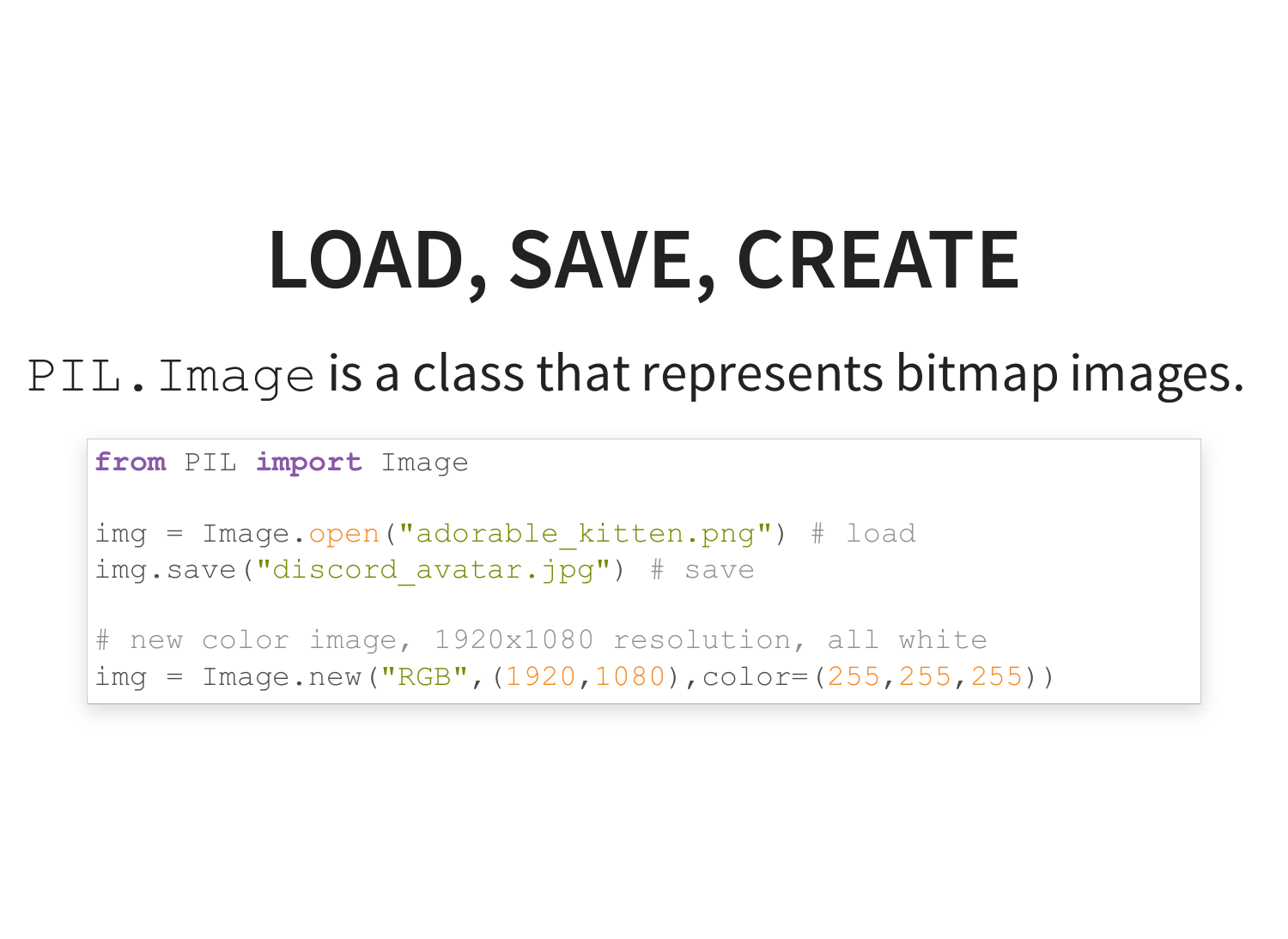### **MODES**

An image file can store various amounts and types of color data. Pillow encodes this in a **mode** string:

- $\bullet$  " $1$ " 1 bit per pixel, 0=black, 1=white
- $\bullet$  " $\mathbb{L}$ " 8 bits per pixel, 256 shades of gray. 0=black, 255=white. Also called "grayscale".
- "RGB" 24 bits per pixel, 8 each for red, green, blue. Also called "true color". Most common.

These are common modes, but there are lots [more.](https://pillow.readthedocs.io/en/stable/handbook/concepts.html#modes)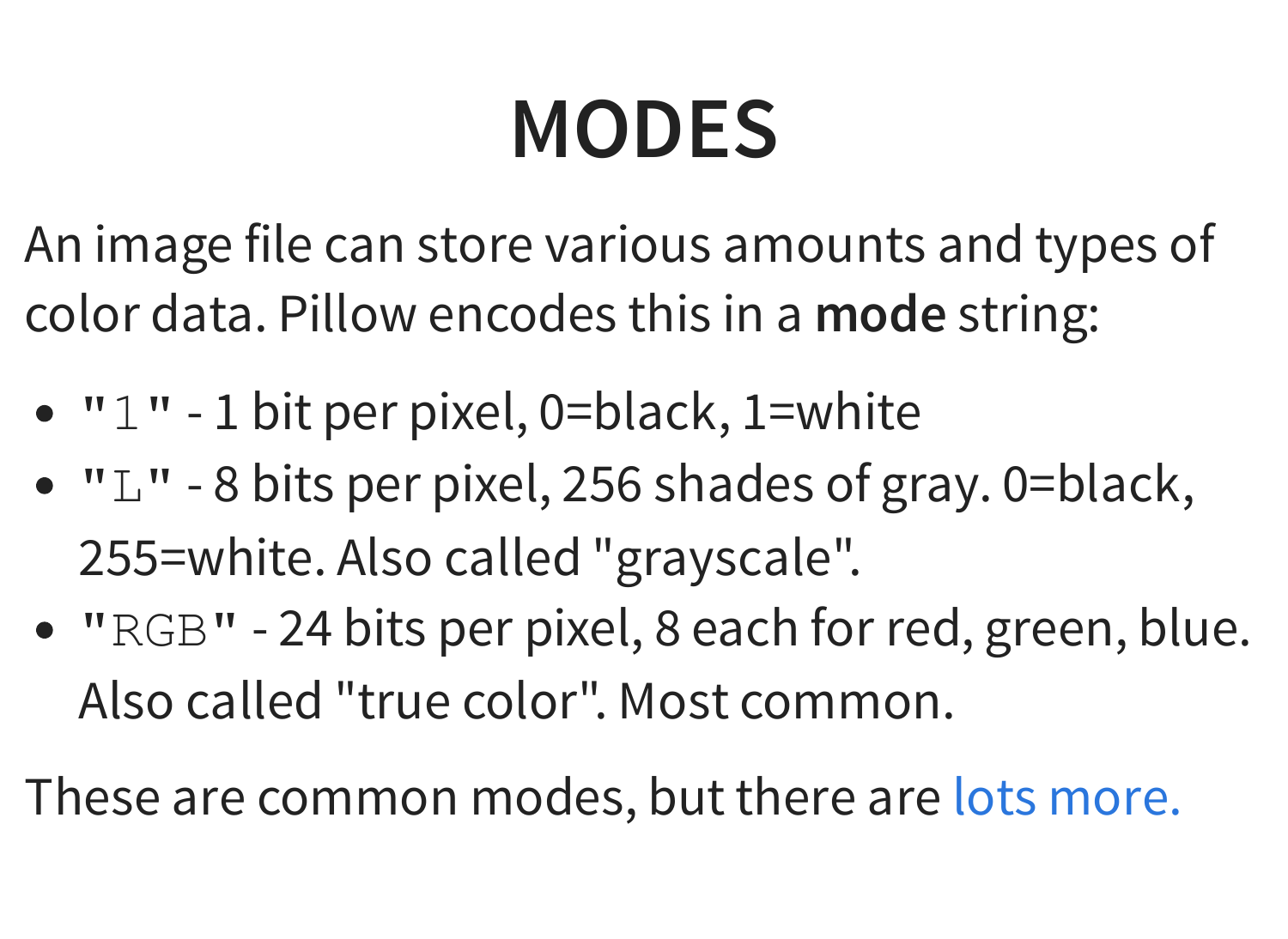### **PIXEL COORDINATES**

- A location in a bitmap image is specified by a pair of integers  $(x, y)$ . The upper left corner is  $(0, 0)$ . Coordinate  $x$  increases as you move right, and  $y$ increases as you move down.
- Note the y direction is opposite from mathematics.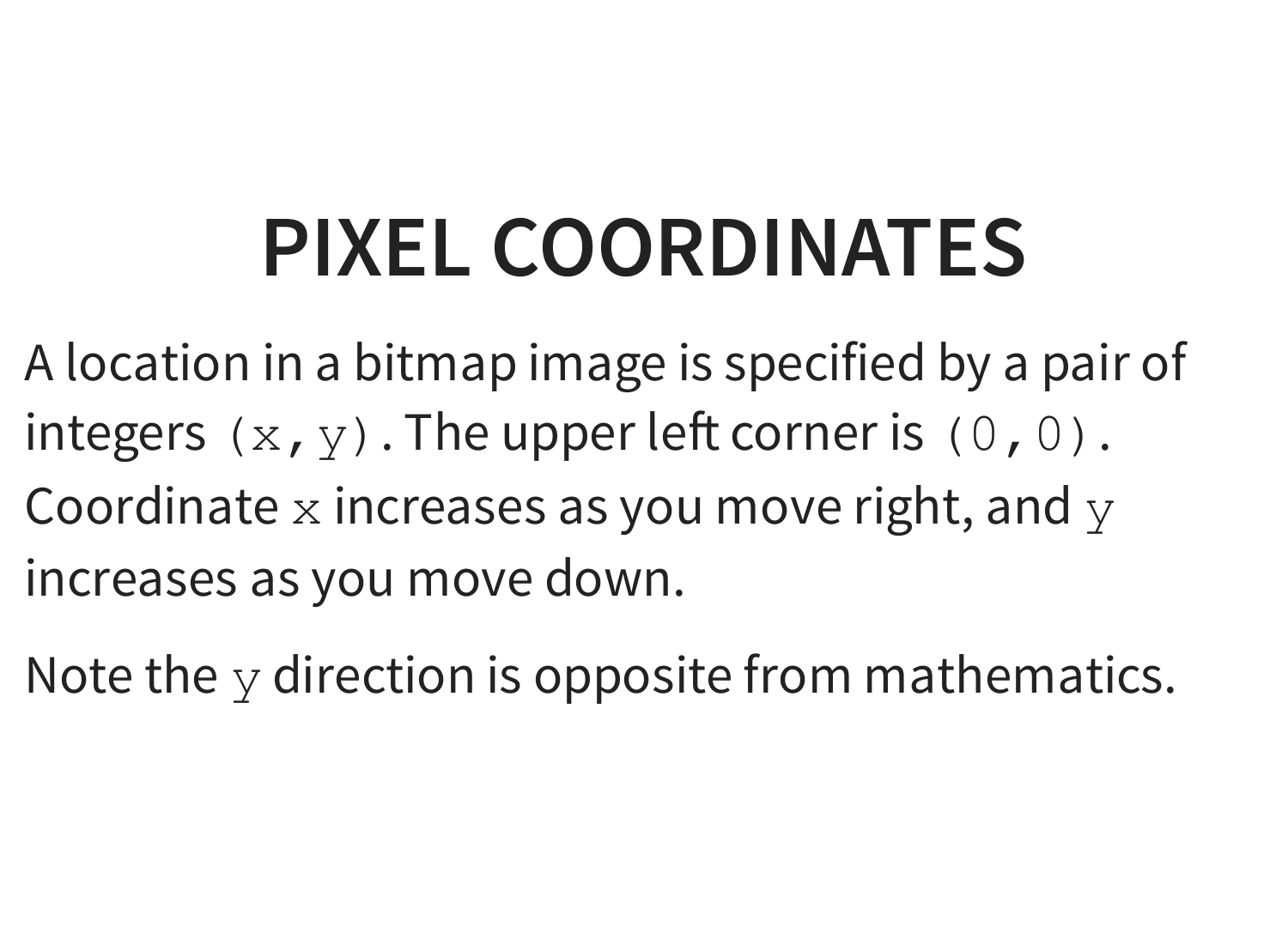### **WORKING WITH PIXELS**

#### Suppose img is a PIL. Image object.

#### Set a pixel color (draw a tiny dot):

```
# make pixel at (10,20) magenta
img.putpixel( (10,20), (255,0,255) )
```
#### Get a pixel color:

```
# returns color of pixel at (10,20)
img.getpixel( (10,20) )
```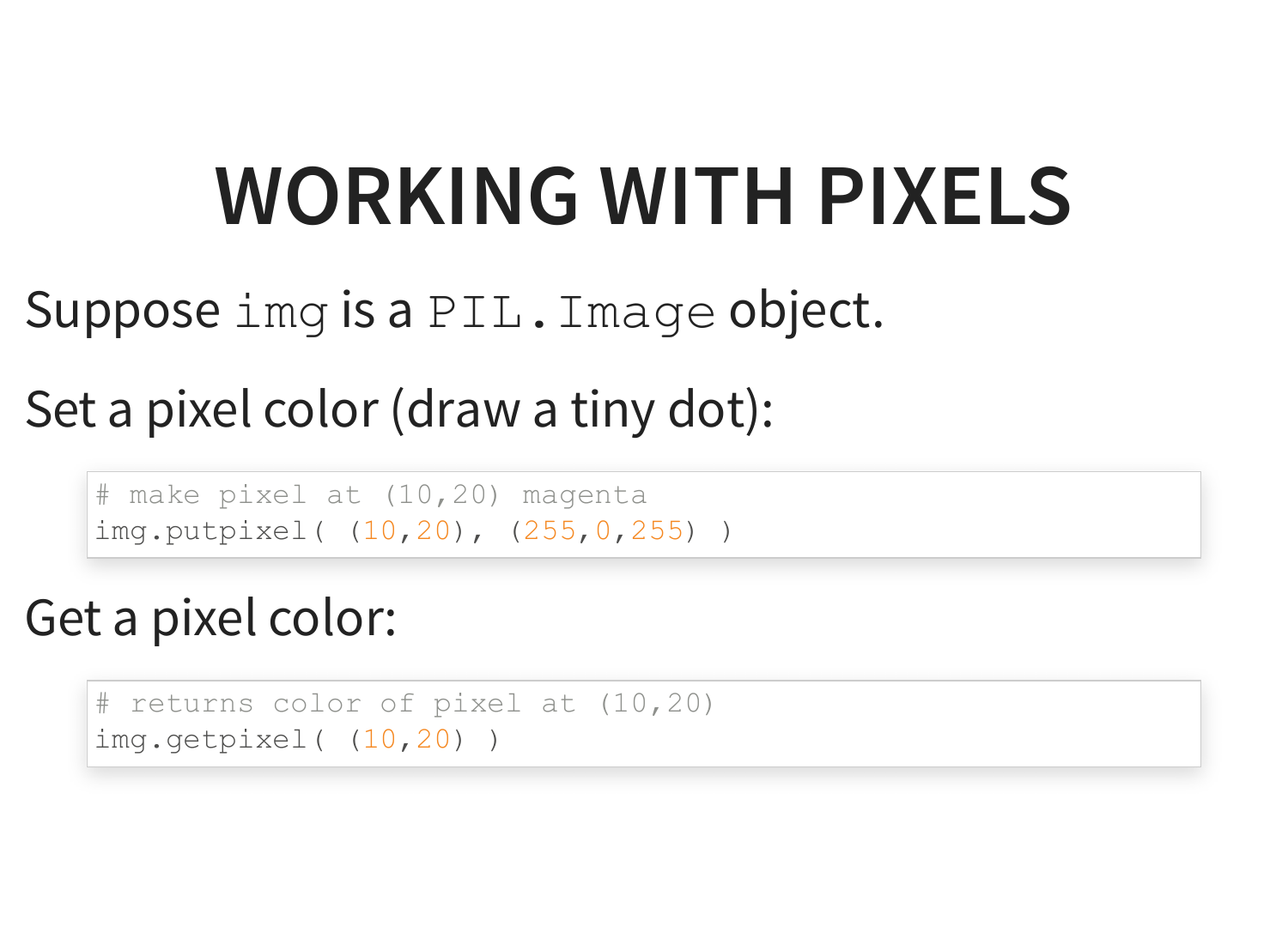## **OPERATIONS**

Some other methods of PIL. Image:

- convert Conversion to a different mode, e.g. from true color to grayscale.
- $\text{crop}$  Crop (remove all but a smaller rectangle).
- resize Stretch or compress to a new size.
- paste Draw another image on this one.
- transpose Do any combination of mirroring and rotating by multiples of 90 degrees.

Lots [more](https://pillow.readthedocs.io/en/stable/reference/Image.html) in the documentation.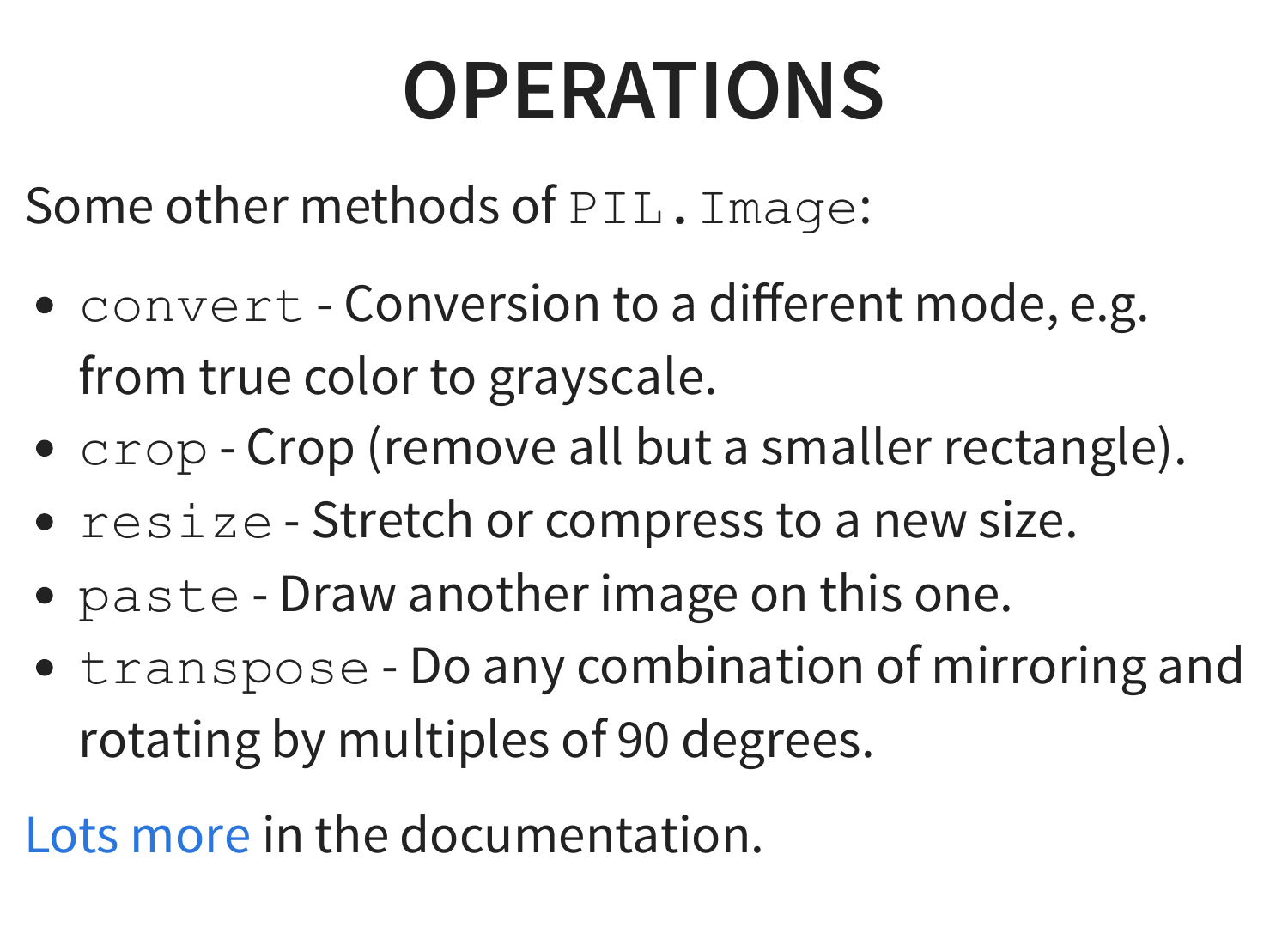#### **ANIMATED GIF**

#### If you have PIL image objects frame0, frame1, frame2, etc.

```
frame0.save(
    "anim.gif"
,
    save_all=True,
    append images=[frame1,frame2,...],
    duration=50,
    loop=0
\big)
```
#### duration is milliseconds per frame

 $loop=0$  means loop forever ( $loop=5$  means play 5 times and stop)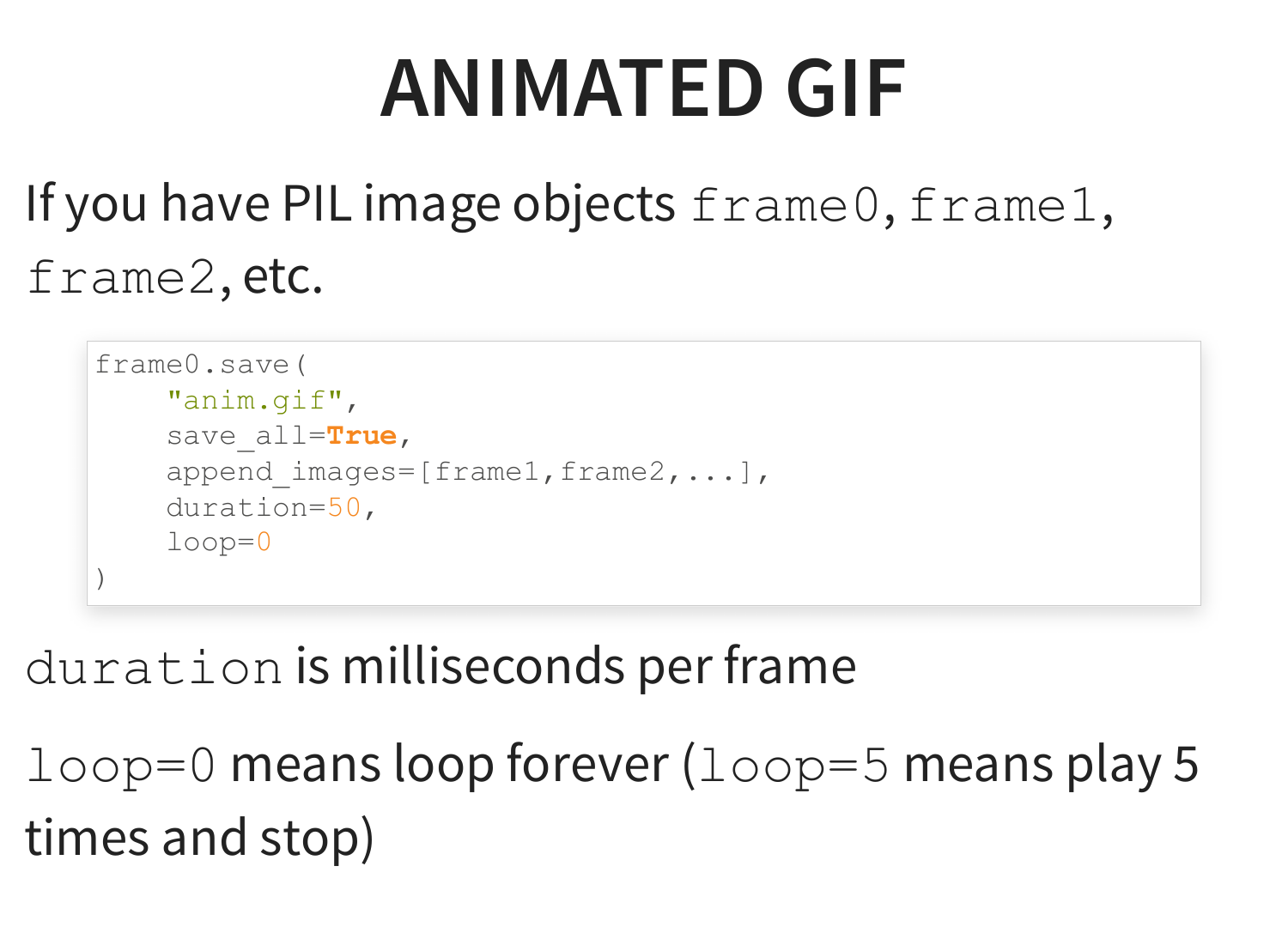### **OTHER OPTIONS**

There are many Python image processing libraries, and for a particular purpose it may be best to use something other than Pillow. Examples:

- [OpenCV](https://opencv.org/) is targeted at computer vision and machine learning applications (e.g. face detection)
- [Scikit-image](https://scikit-image.org/) aims to be high-performance and to support video files. It uses numpy arrays extensively.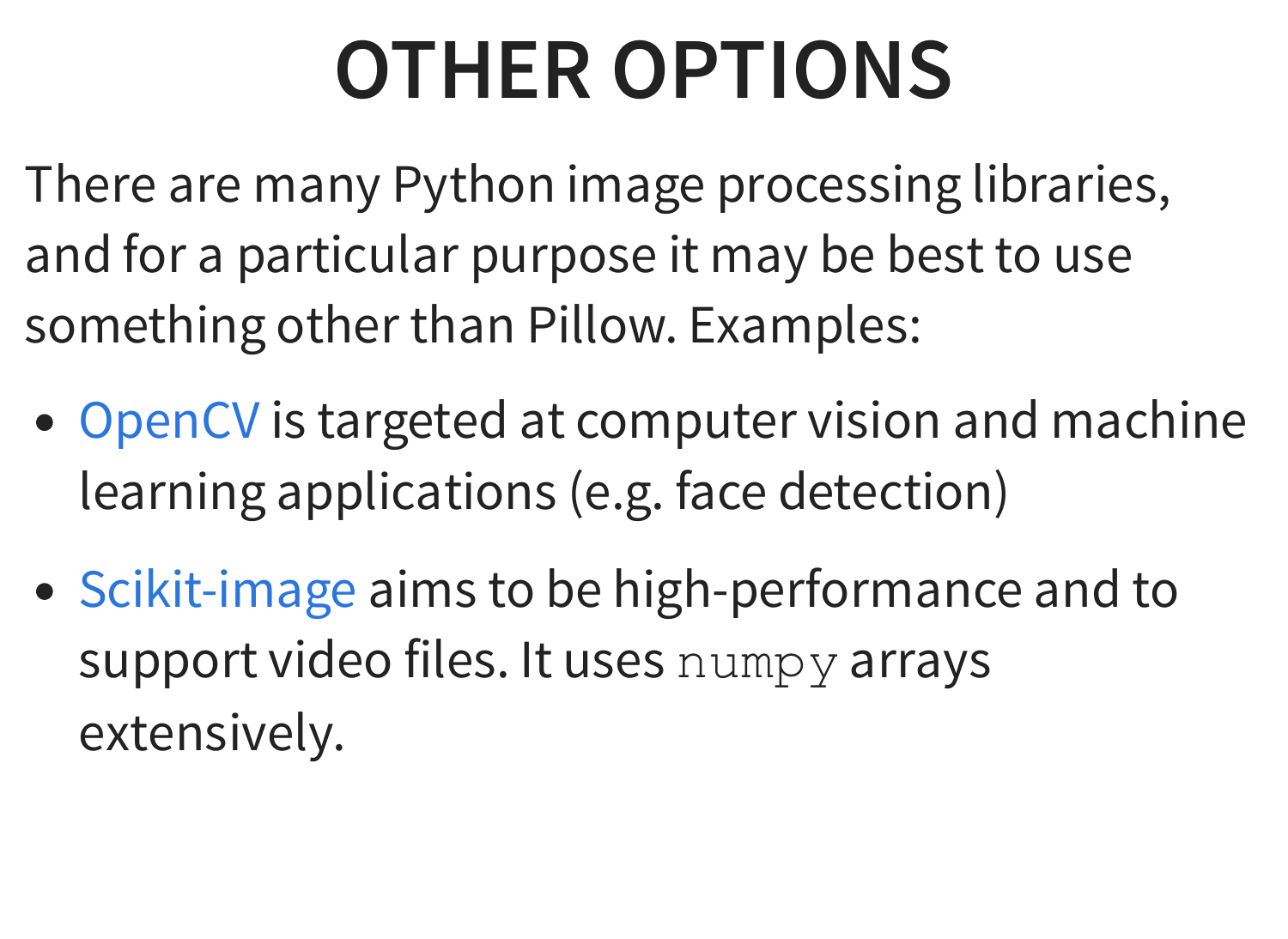#### **STRENGTHS**

- GUI image editing tools are good for making modifications to an image that require planning, decisions, review, revision, etc.
- PIL and other programmatic image manipulation libraries are great for batch operations and cases where the input or output of a program is naturally an image.